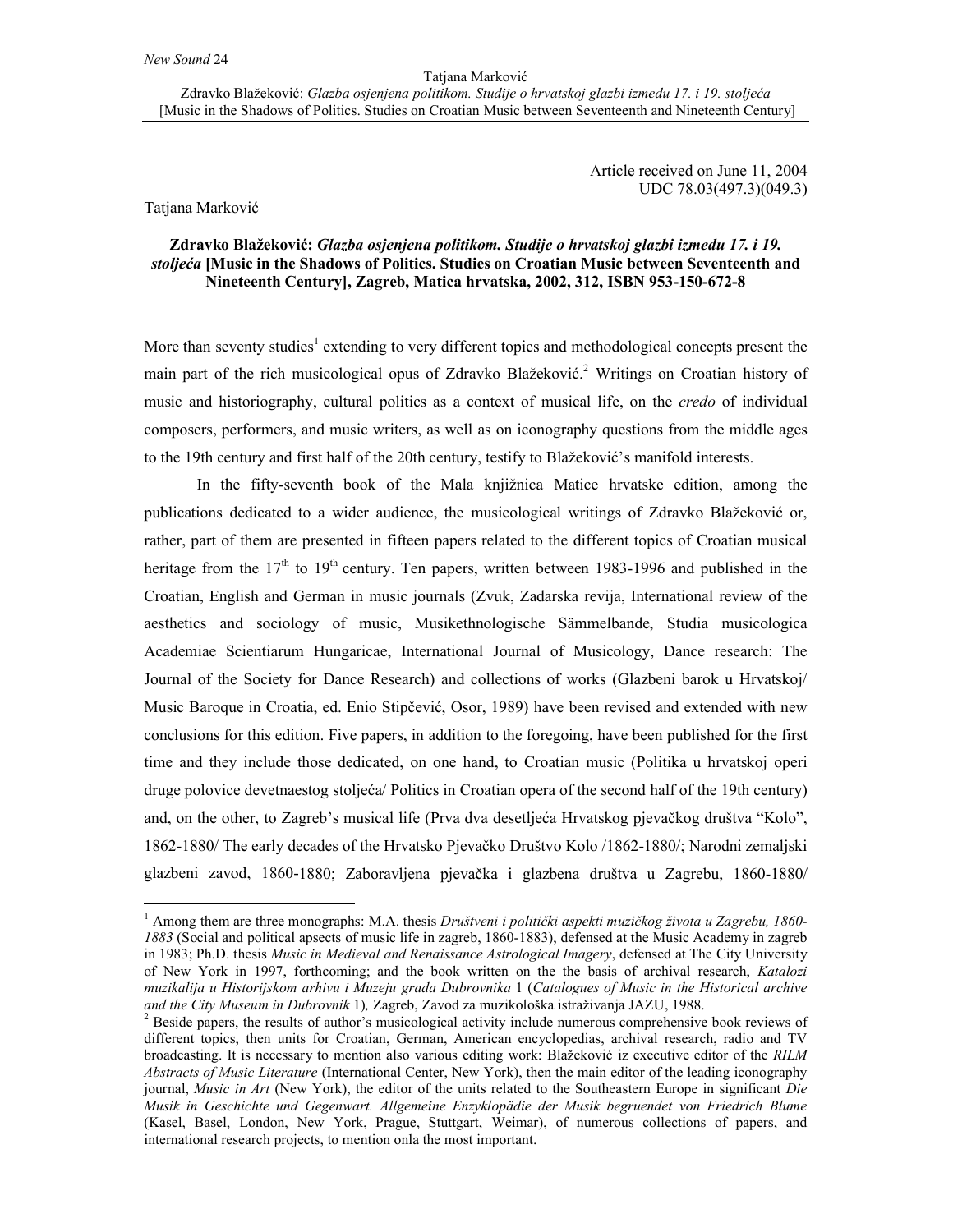## Tatjana Marković

Zdravko Blažeković: *Glazba osjenjena politikom. Studije o hrvatskoj glazbi između 17. i 19. stoljeća* [Music in the Shadows of Politics. Studies on Croatian Music between Seventeenth and Nineteenth Century]

Forgotten choral and instrumental societies in Zagreb /1860-1880/; Kućno muziciranje u Zagrebu/ Music making in salons of Zagreb).

In spite of the fact that the publication contains papers written in different times, the author's exceptionally meticulous selection of texts established not only general unity at the micro-structural level, but also links within the structure itself, and the result of it is the unity of the monograph as a whole. Except for the first paper, which has a specific role in the dramaturgy of the entire book, other papers are arranged in two groups within synchronic-diachronic coordinates: namely, the first part includes panoramic views of specific problems such as the musical life of the city or individual compositions like patriotic songs or dances, while the second one is based on a consideration of different forms of Zagreb's musical life, such as the activities of individual institutions (the *Kolo* Choral Society, Narodni zemaljski glazbeni zavod, The Zagreb Opera, choral and music societies, folk ensembles), salon music-making and the activities of musicians in the context of their professional guest appearances Zagreb, or their social status. All papers in the second group are given within the contextual frame of the first paper of the second part of the book, *Na razmeđi hrvatske, mađarske i austrijske politike (1860-1883)/* On the crossroads of Croatian, Hungarian, and Austrian politics (1860-1883).

Beyond this synchronic order, however, it is possible to reveal a diachronic one, too: as noted in the preface, the first group of the papers is related to a study of Croatian music of the first half of the 19th century, including a retrospective view of the previous centuries, while the texts from the second group deal with the same issues in the second half of the century, more precisely from 1860, when the October Diploma came into effect, to 1883, when Khuen-Héderváry was appointed Croatian *ban*. This is yet another dramaturgical strategy of the author, which achieves unity of the entire book.

The publication is focused on  $19<sup>th</sup>$ -century Croatian, mainly Zagreb musical life – on music "in the shadows of politics". Such a conception of (Croatian) music emerged from the author's musicological *credo* expressed in the first paper, *Anonymous vs. onymous ili Kada će hrvatska muzikologija prepoznati svoga neznanog skladatelja/* Anonymous vs. onymous, or, When will Croatian musicology remember it unknown composer. In it, Blažeković not only constituted a thesis about the new, fully embracing history of (in this case, Croatian) music, but subsequent papers directly embody this idea. The author, namely, tends to replace "the structures of Croatian music's historical continuity based on concatenating individual composers" with a consideration of the "features of musical phenomena" (p. 12), so that the writing of a national music history "should begin by defining its canon" (p. 9). He did this himself, taking into account Croatia's political and social history defined by overlapping circles, which were variously presented (the Mediterranean cultural circle, Austrian-Hungarian, German-Franco area, Ottoman cultural circle). By decoding the signs of these circles, the author re/constructed the history of Croatian music as a manifestation of a much wider cultural and social-political context, that is, of culture studies, showing his professional orientation toward new musicology.